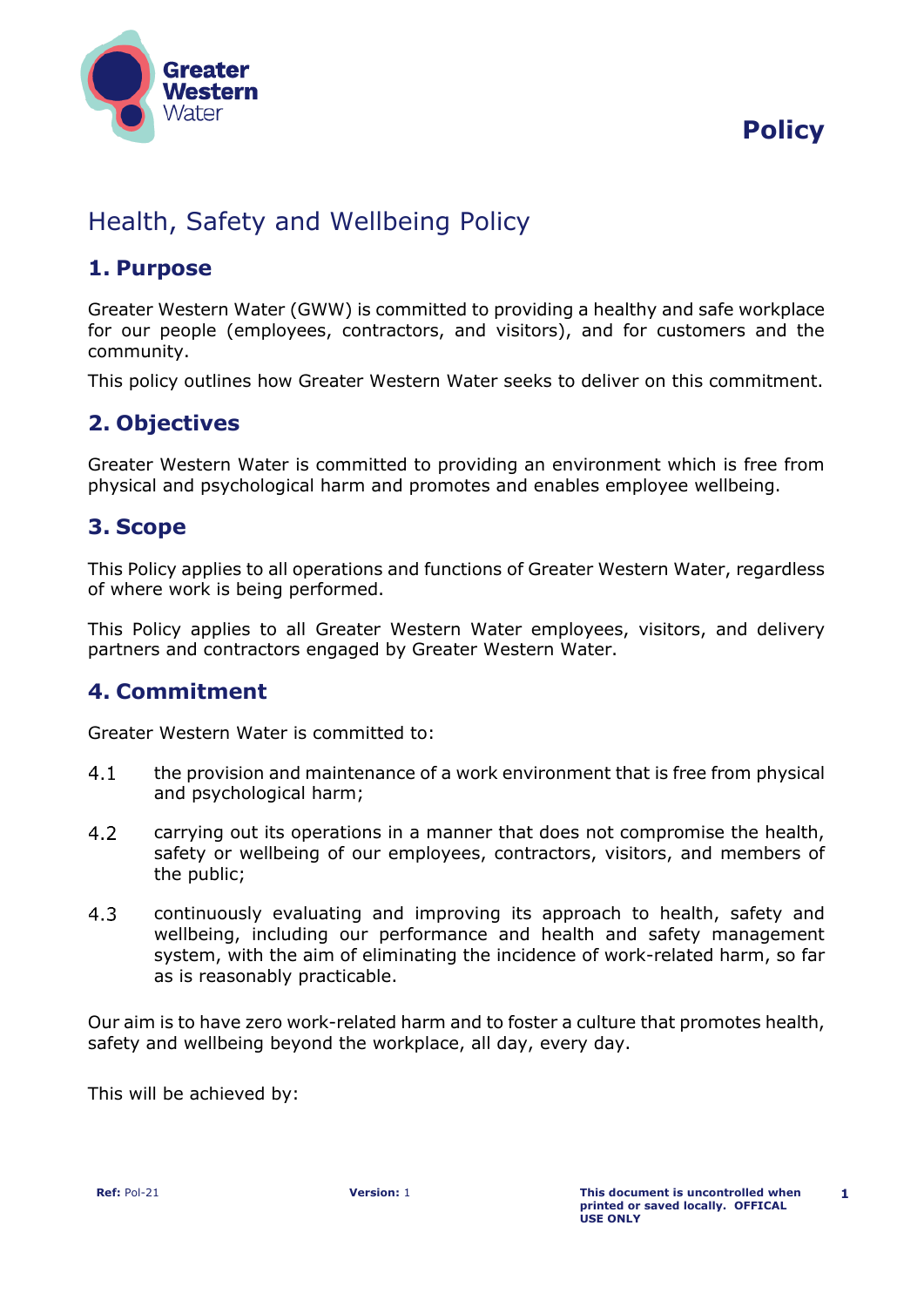



- $4.4$ Thinking health, safety and wellbeing first and role-modelling this through all our interactions and activities;
- 4.5 Promoting excellence in health, safety and wellbeing leadership and enhancing our safety culture;
- $4.6$ Ensuring compliance with applicable health and safety legislation and regulations, compliance codes and other prescribed requirements;
- 4.7 Maintenance and continuous improvement of a systematic health and safety management system including systems for review and management of health, safety and wellbeing issues;
- 4.8 Open and engaging communication and consultation with all stakeholders on health, safety and wellbeing matters, whilst ensuring we protect individual privacy; and
- 4.9 Allocating appropriate financial and human resources to ensure our commitment to achieve our health, safety and wellbeing goals.

The means to achieving this will be to:

- $4.10$ Reinforce that safety is everyone's responsibility;
- $4.11$ Empower our people to speak up or to stop work where they feel the situation or activity is unsafe for themselves or others;
- 4.12 Provide safety leadership and management commitment at all levels;
- $4.13$ Investigate and identify the root cause/s of incidents when they occur, or potential risks when they are identified, so lessons can be learnt, and corrective actions put in place to enhance workplace health, safety and wellbeing;
- $4.14$ Reduce risk of harm by utilising elimination, substitution, engineering and other innovative controls as far as reasonably practicable;
- Provide such information, instruction, training and supervision as may be 4.15 necessary to ensure our people can safely, confidently and competently carry out their work;
- $4.16$ Build and maintain a workplace environment and culture that supports holistic health and wellbeing (physical and psychological);
- 4.17 Provide relevant health, safety and wellbeing information and instructions to contractors, sub-contractors and visitors;
- 4.18 Promote a culture of proactive risk management where all health, safety and wellbeing hazards are identified, and risks are effectively managed;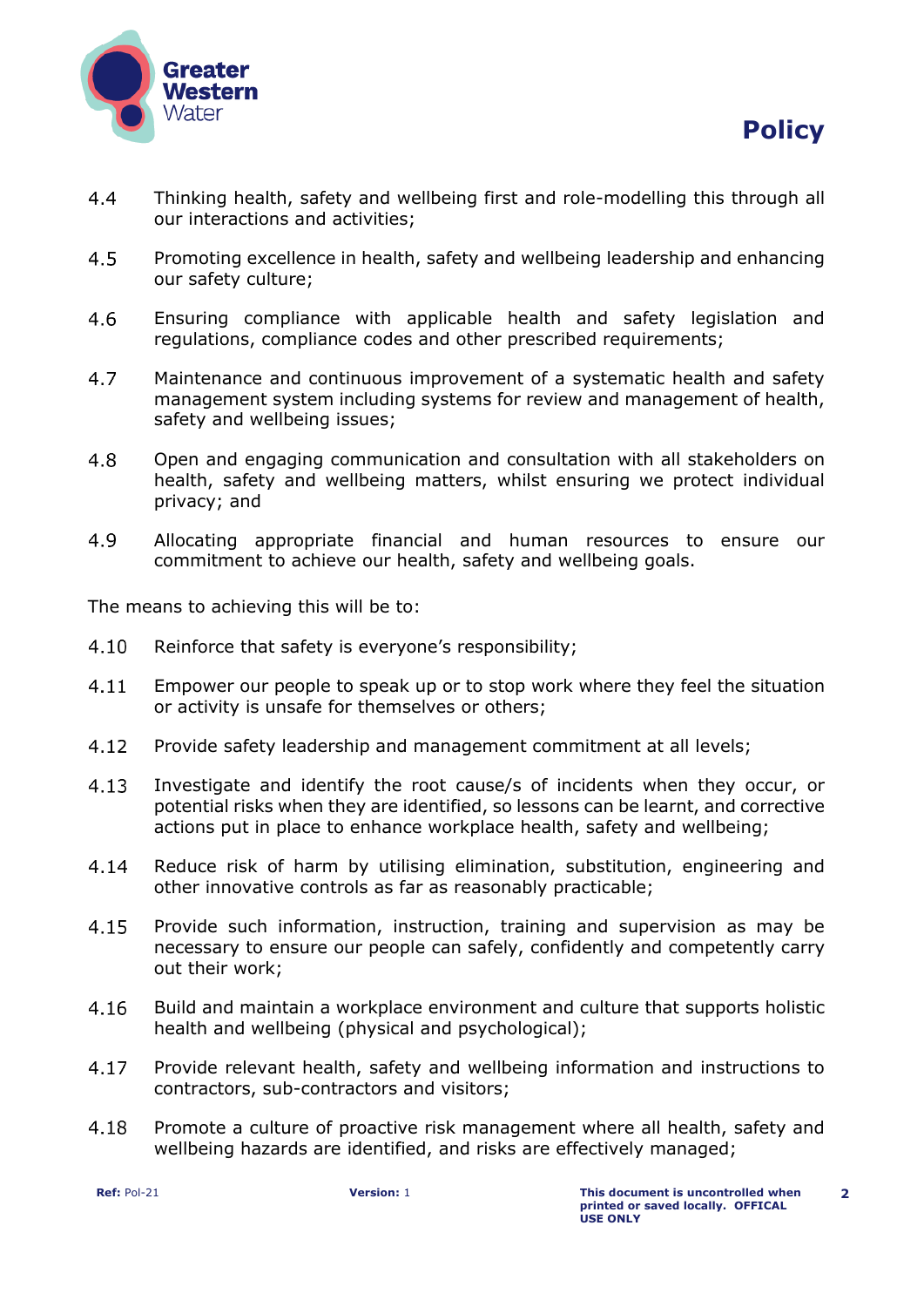

- 4.19 Ensure effective communication channels and the visibility and accessibility of safety information;
- $4.20$ Ensure that People Leaders and Employees are accountable and responsible for their individual actions concerning health and safety performance;
- 4.21 Maintain a collaborative, active and supportive early intervention, injury management, and return to work program;
- 4.22 Set measurable objectives and targets to eliminate hazards and reduce risks, continually improve performance and increase awareness of health, safety and wellbeing.

Everyone working for Greater Western Water (including delivery partners and contractors) and visitors must:

- 4.23 Take reasonable care for their own health, safety and wellbeing, and that of others in the workplace, including those impacted by our work; and
- $4.24$ Take all reasonable actions to comply with our Policy.

## **5. Strategy / Implementation**

To ensure Greater Western Water continues to meet its commitment to workplace health, safety and wellbeing, we will regularly monitor and evaluate our workplace practices, processes and safety culture through existing mechanisms such as our risk audit process, employee surveys and by also ensuring effective two-way communication channels are maintained with our employees, delivery partners, contractors, visitors and members of the public.

### **6. Roles and Responsibilities**

The Board of Greater Western fully endorse this policy.

Everyone working for Greater Western Water is required to fully support, promote and follow this Policy.

#### **People Leader responsibilities**

- $6.1$ Designing health, safety and wellbeing responsibilities into business planning and operational activities;
- $6.2$ Providing appropriate resources to support safe and healthy work;
- $6.3$ Proactively engaging with our people through participation and consultation;
- $6.4$ Maintaining open and safe environments for our people to challenge health, safety and wellbeing behaviours;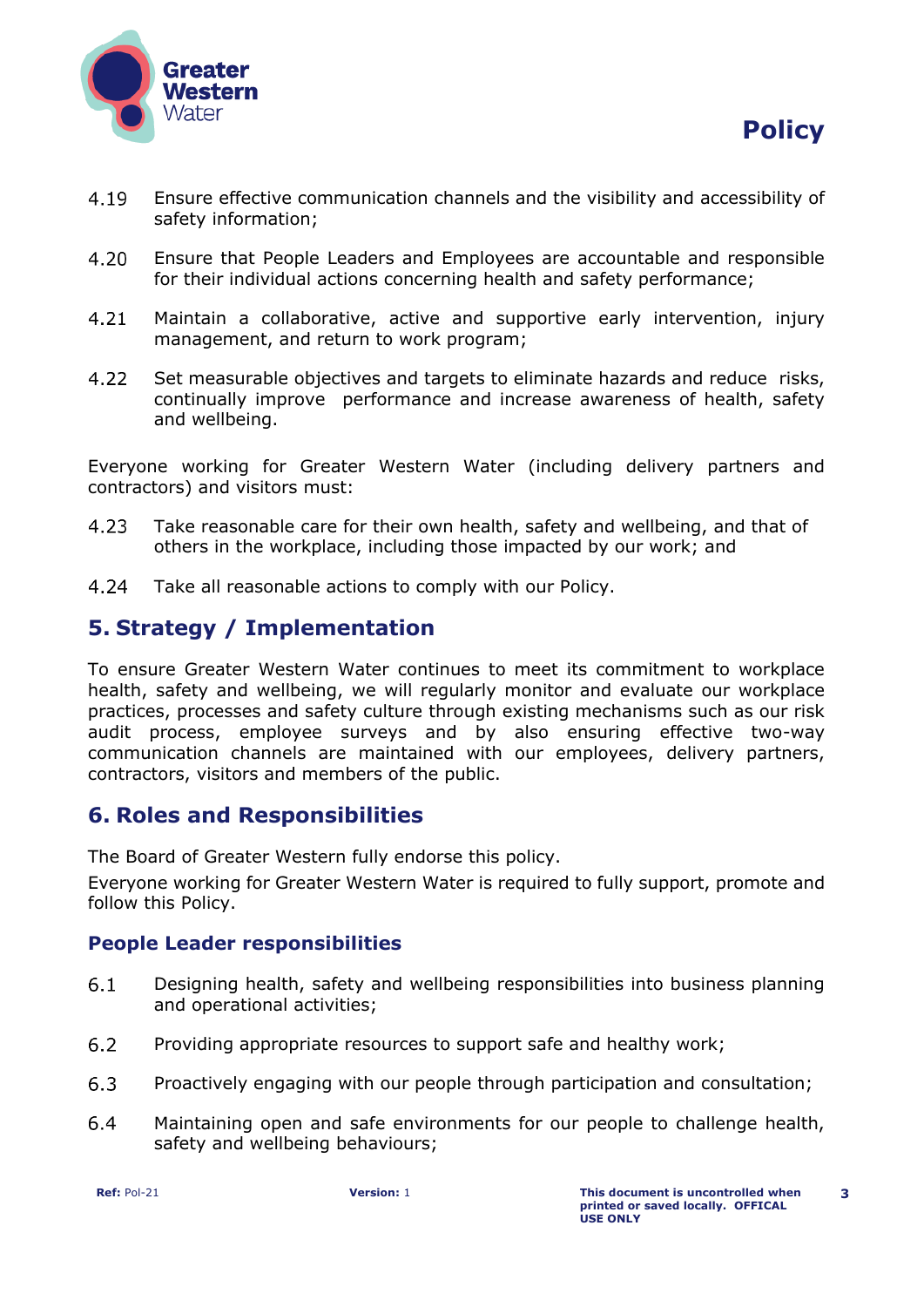

- $6.5$ Ensuring appropriate risk management and continuous improvement processes are applied;
- $6.6$ Complying or exceeding all legislative and other obligations; and
- $6.7$ Understanding, implementing, maintaining, and continuously improving the health and safety management system via evidence-based initiatives.

#### **Employee responsibilities**

- 6.8 Presenting themselves fit for work;
- 6.9 Contributing to a healthy and safe workplace;
- $6.10$ Addressing any unsafe activities or behaviours;
- $6.11$ Supporting and promoting any programs that reduce risk;
- $6.12$ Reporting any health and safety event or hazard of which they are aware;
- $6.13$ Monitoring their wellbeing, and taking appropriate steps to support their health, including speaking up when needed; and
- $6.14$ Complying with relevant GWW policies, guidelines and processes related to this policy.

#### **7. References**

- Occupational Health and Safety Act 2004  $7.1$
- $7.2$ Occupational Health and Safety Regulations 2017
- $7.3$ Workplace Injury Rehabilitation and Compensation Act 2013
- $7.4$ Workplace Injury Rehabilitation and Compensation Regulations 2014

#### **8. Review process**

The Policy will be reviewed every two years or more frequently as required.

Approved by the Board: May 2021

Next review date by the Board: May 2023